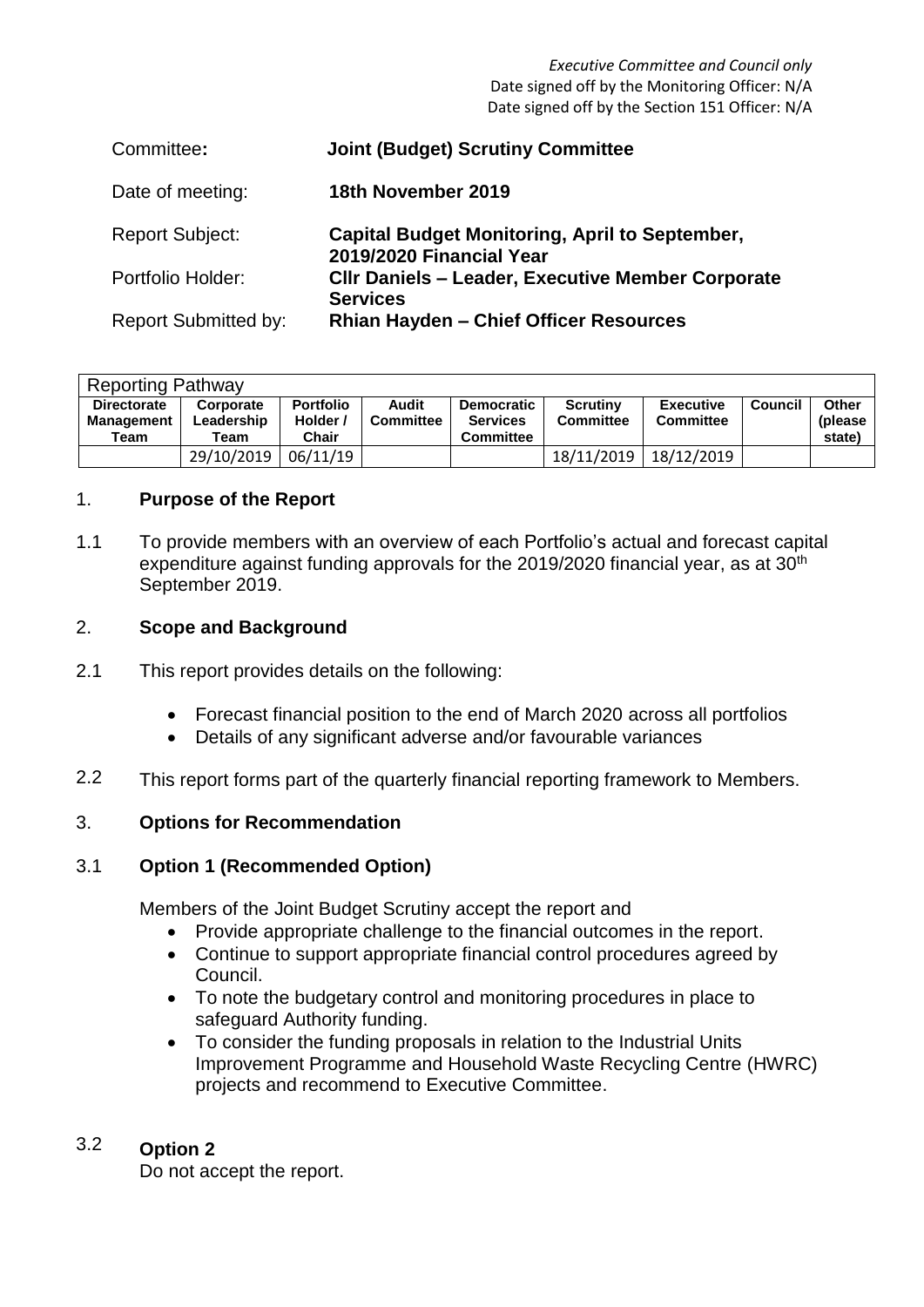#### 4. **Evidence of how does this topic supports the achievement of the Corporate Plan / Statutory Responsibilities / Blaenau Gwent Well-being Plan**

4.1 This report supports the Council Priority, "Efficient Council", as it is part of the financial planning and reporting arrangements which support the Council's financial resilience.

## 5. **Implications Against Each Option**

#### 5.1 *Impact on Budget (short and long term impact)*

5.1.1 The overall financial position at 30<sup>th</sup> September 2019 shows a nil variance against a total in year capital budget of £19.16m. It is anticipated that all in year capital expenditure will be fully funded.

| Total                       | <b>Future</b> | In year | Actual                                    | Forecast                 | Forecast               |
|-----------------------------|---------------|---------|-------------------------------------------|--------------------------|------------------------|
| Approvals<br>Q <sub>2</sub> | funding       | funding | Expenditure<br>to 30/09/2019<br>(Month 6) | Expenditure<br>2019/2020 | Variance<br>underspent |
| (Sept<br>2019)              |               |         |                                           |                          | (overspent)            |
| £000                        | £000          | £000    | £000                                      | £000                     | £000                   |
| 63,244                      | 44,085        | 19,159  | 6,531                                     | 19,159                   |                        |

Across all Portfolios, the overall position is shown below:-

- 5.1.2 It is imperative that capital reserves are not committed beyond affordable funding levels. Budget holders must therefore maintain spending within the overall total for the approved capital schemes.
- 5.1.3 Expenditure against external funding approvals needs to be maximised in order to avoid loss of funding. Where significant delays in capital expenditure have occurred or are anticipated, liaison with funding bodies is required at the earliest opportunity in order to secure approval for funding re-profile.
- 5.1.4 Where overall funding approvals are likely to be exceeded and additional compensatory funding sources cannot be identified, budget holders will initially report the consequences to the Corporate Leadership Team, including proposals to defer/delete other approved schemes.
- 5.1.5 The Constitution requires budget virements in excess of £250,000 to be approved by the Executive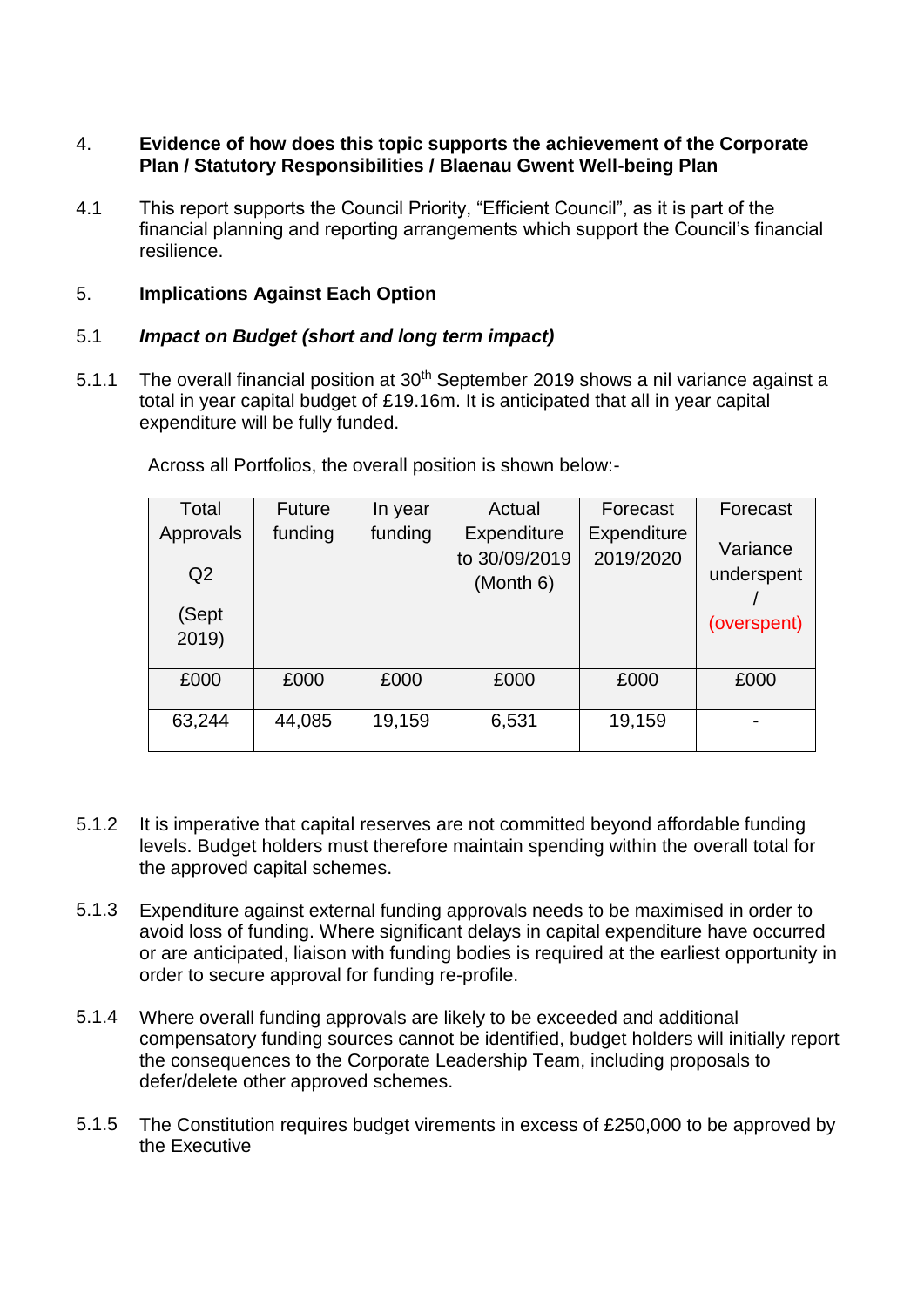- 5.1.6 During 2019/20, the Council has received Welsh Government Economic Stimulus funding of £444,465. It is proposed that this funding be utilised for the Industrial Units Improvement Programme which would release £280,000 of the Council's own resources to the Capital contingency for allocation at a future date.
- 5.1.7 Welsh Government has also indicated that they will be awarding funding of £2.8m from Welsh Government for the HWRC. This represents 100% of the estimated build / development cost of the facility and results in the Council's own resources not being required. Subject to formal confirmation of this award it is therefore proposed that the £520,000 allocated for the HWRC in the Capital Programme be reallocated to the Capital contingency for allocation at a future date.

## 5.2 **Risk including Mitigating Actions**

- 5.2.1 If capital schemes are not kept within budget, then capital reserves may be committed beyond affordable levels, with the consequence that projects that have not yet commenced may be deferred or not undertaken, so impacting upon future Capital Programmes.
- 5.2.2 If capital schemes do not achieve the required level of expenditure within the correct financial year, funding may be lost to the Authority and be detrimental to the Authority's chances of securing future funding.
- 5.2.3 Both of the aforementioned risks are mitigated as far as possible through close working relationship with budget holders and external funding bodies such as Welsh Government. This ensures that where possible, funding is maximised or funding amendments are secured should the need arise.
- 5.3 **Legal**

N/A

5.4 **Human Resources** N/A

# 6. **Supporting Evidence**

# 6.1 *Performance Information and Data*

6.1.1 Appendix 1.1 & 1.2 details the provisional financial position for 2019/2020.

Appendix 2 provides information of funding changes since the first quarter report.

#### 6.2 *Expected outcome for the public*

6.2.1 The report details the financial implications for the Council in providing capital investment for the communities of Blaenau Gwent.

All forecast overspends and underspends are managed in order that secured funding approvals are not lost and to mitigate any potential adverse impact upon future